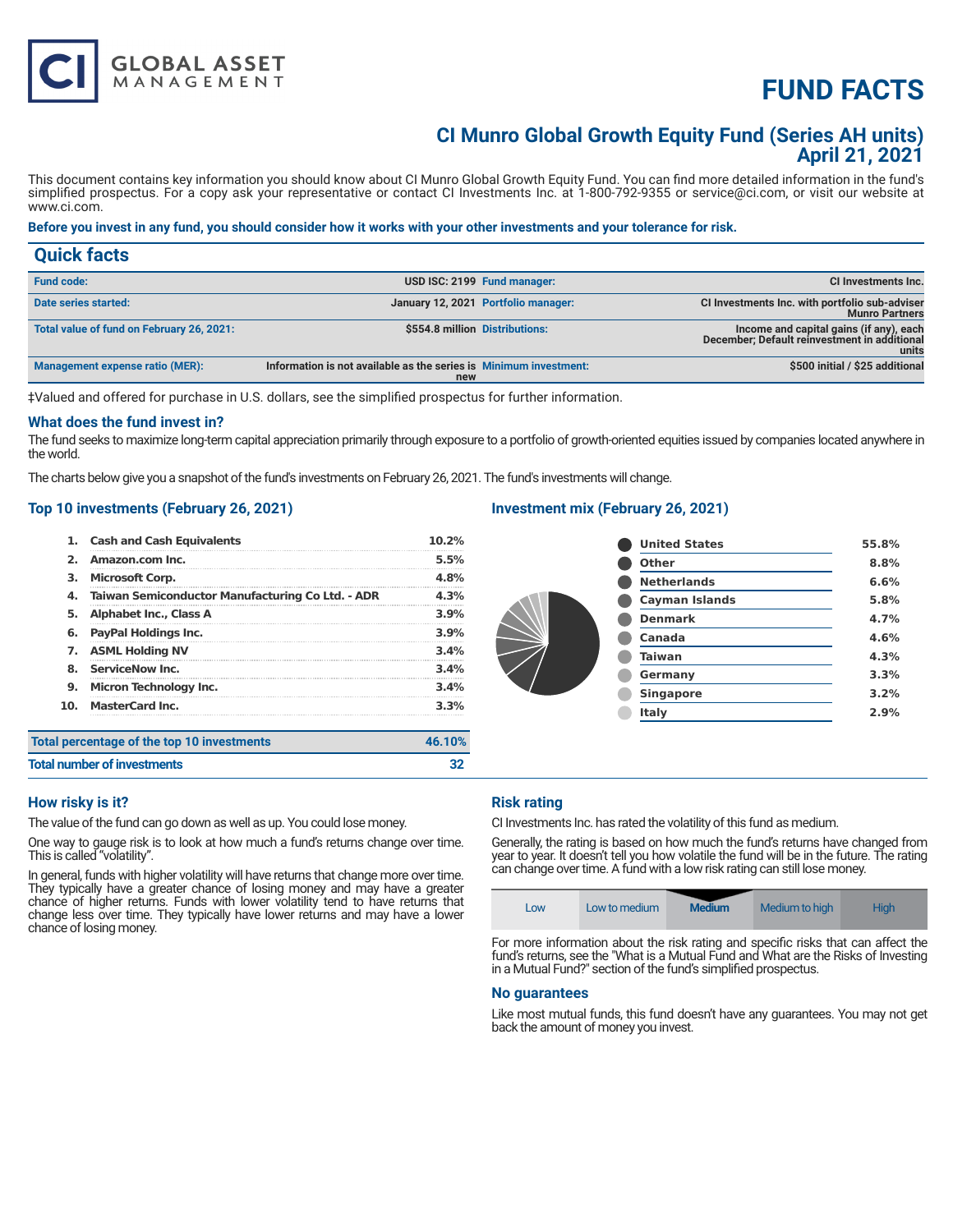### **CI Munro Global Growth Equity Fund (Series AH units)**

#### **How has the fund performed?**

This section tells you how Series AH securities of the fund have performed since inception. Returns are after expenses have been deducted. These expenses reduce the fund's returns.

#### **Year-by-year returns**

Because Series AH has been distributing under a simplified prospectus for less than one calendar year, there is no data available for this section.

#### **Best and worst 3-month returns**

Because Series AH has been distributing under a simplified prospectus for less than one calendar year, there is no data available for this section.

#### **Average return**

Because Series AH has been distributing under a simplified prospectus for less than twelve consecutive months, there is no data available for this section.

#### **Who is this fund for?**

#### **This fund may be suitable for you if you:**

- want a growth-oriented global equity fund for your portfolio;<br>• are investing for the medium and/or long term:
- are investing for the medium and/or long term;<br>• can telerate medium risk
- can tolerate medium risk.

#### **A word about tax**

In general, you'll have to pay income tax on any money you make on a fund. How much you pay depends on the tax laws of where you live and whether you hold the fund in a registered plan, such as a Registered Retirement Savings Plan or a Tax-Free Savings Account.

Keep in mind that if you hold your fund in a non-registered account, fund distributions are included in your taxable income, whether you get them in cash or have them reinvested.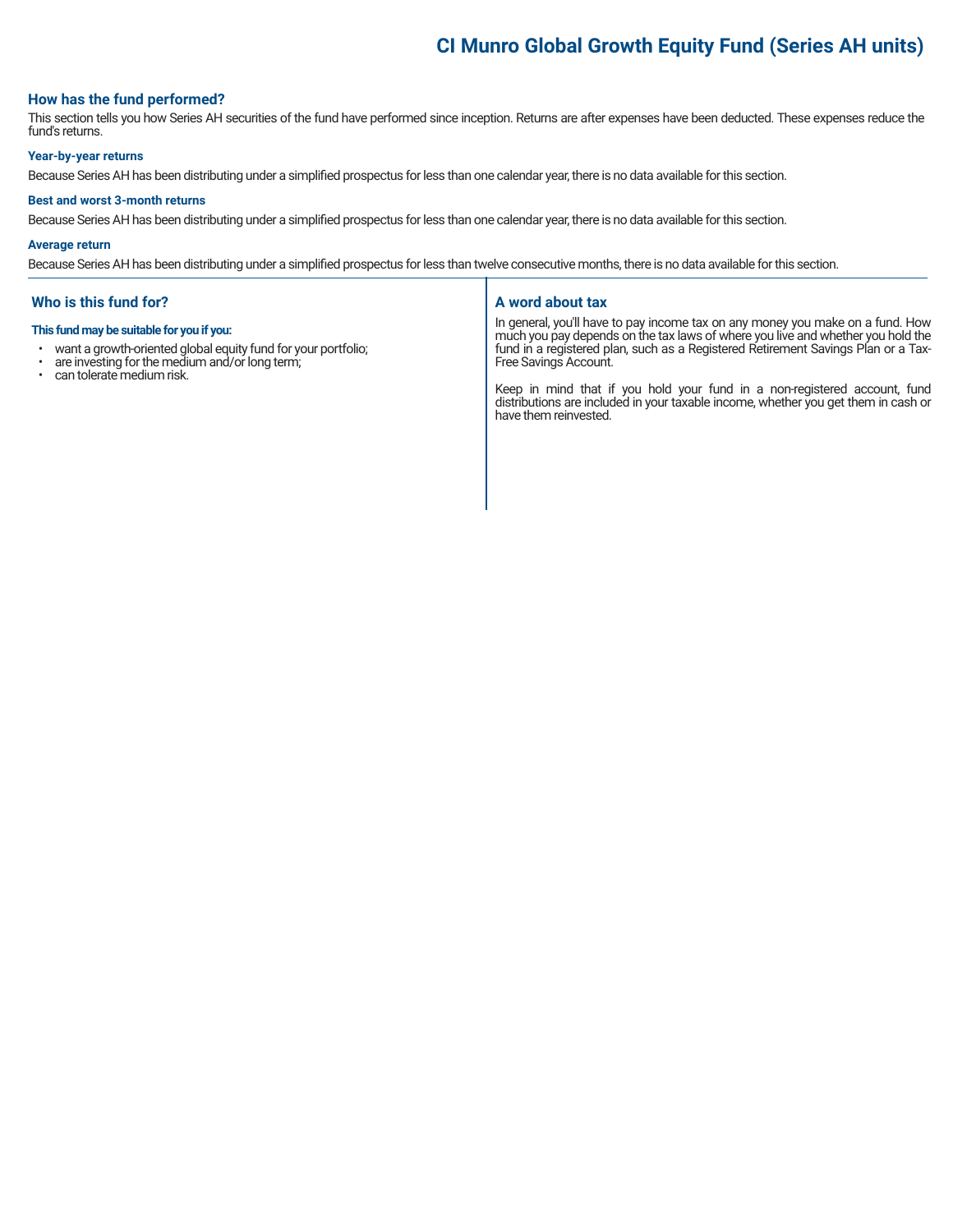## **CI Munro Global Growth Equity Fund (Series AH units)**

#### **How much does it cost?**

The following tables show the fees and expenses you could pay to buy, own and sell Series AH securities of the fund. The fees and expenses — including any commissions — can vary among series of a fund and among funds. Higher commissions can influence representatives to recommend one investment over another. Ask about other funds and investments that may be suitable for you at a lower cost.

#### **1. Sales charges**

You may have to choose a sales charge option when you buy Series AH securities of the fund. Ask about pros and cons of each option.

| What you pay                           |                                                  | <b>How it works</b>                                                                                                                                                                                                                                                                                                                                                                                               |
|----------------------------------------|--------------------------------------------------|-------------------------------------------------------------------------------------------------------------------------------------------------------------------------------------------------------------------------------------------------------------------------------------------------------------------------------------------------------------------------------------------------------------------|
| in percent $(\%)$                      | in dollars<br>$(\$)$                             |                                                                                                                                                                                                                                                                                                                                                                                                                   |
| Initial sales charge                   |                                                  |                                                                                                                                                                                                                                                                                                                                                                                                                   |
| 0 to 5.0% of the amount you buy        | \$0 to \$50.00<br>on every<br>\$1,000 you<br>pay | You and your representative decide on the rate.<br>$\bullet$<br>The initial sales charge is deducted from the amount you buy. It goes to your representative's firm as a commission.<br>$\bullet$                                                                                                                                                                                                                 |
| <b>Standard deferred sales charges</b> |                                                  |                                                                                                                                                                                                                                                                                                                                                                                                                   |
| If you sell within:                    | \$0 to \$55.00<br>on every<br>\$1,000 of         | . The standard deferred sales charge is a set rate and is deducted from the amount you sell based on the initial cost and<br>number of those securities.<br>When you buy the fund, we pay your representative's firm a commission of 5%. Any standard deferred sales charge you pay                                                                                                                               |
| 5.5%<br>1 year of buying               | original cost                                    | when you sell the fund goes to us.                                                                                                                                                                                                                                                                                                                                                                                |
| 5.0%<br>2 years of buying              | you sell                                         | You can sell up to 10% of your securities each year without paying a standard deferred sales charge subject to certain<br>restrictions ("10% free redemption right"). Your 10% free redemption right is reduced by the equivalent number of securities                                                                                                                                                            |
| 5.0%<br>3 years of buying              |                                                  | you would have received if you had reinvested any cash distributions you received during the calendar year. If you exercised<br>your 10% redemption right and redeem your securities before the standard deferred sales charge schedule has expired, your<br>standard deferred sales charge on a full redemption would be the same as if you had not redeemed securities under your<br>10% free redemption right. |
| 4.0%<br>4 years of buying              |                                                  |                                                                                                                                                                                                                                                                                                                                                                                                                   |
| 4.0%<br>5 years of buying              |                                                  | If you hold the fund in a non-registered account, if applicable, you can ask to receive cash distributions which are not                                                                                                                                                                                                                                                                                          |
| 3.0%<br>6 years of buying              |                                                  | subject to standard deferred sales charges.<br>You can switch between standard deferred sales charge funds at any time without paying this sales charge. The standard                                                                                                                                                                                                                                             |
| 2.0%<br>7 years of buying              |                                                  | deferred sales charge schedule will be based on the date you bought securities of the first fund and the rates and duration<br>of such schedule shall continue to apply.                                                                                                                                                                                                                                          |
| 0.0%<br>After 7 years                  |                                                  | Your securities will be converted into the initial sales charge option after the expiry of the standard deferred sales charge<br>$\bullet$<br>schedule if you qualify for CI Prestige (and if available for your securities) and such securities will participate in CI Prestige.                                                                                                                                 |
|                                        |                                                  |                                                                                                                                                                                                                                                                                                                                                                                                                   |
| Low-load sales charges                 |                                                  |                                                                                                                                                                                                                                                                                                                                                                                                                   |
| If you sell within:                    | \$0 to \$30.00<br>on every<br>\$1.000 of         | The low-load sales charge is a set rate and is deducted from the amount you sell based on the initial cost and number of<br>those securities.<br>When you buy the fund, we pay your representative's firm a commission of up to 2.5%. Any low-load sales charge you pay                                                                                                                                           |
| 1 year of buying<br>3.0%               | original cost                                    | when you sell the fund goes to us.                                                                                                                                                                                                                                                                                                                                                                                |
| 2.5%<br>2 years of buying              | you sell                                         | If you hold the fund in a non-registered account, if applicable, you can ask to receive cash distributions which are not<br>$\bullet$<br>subject to low-load sales charges.                                                                                                                                                                                                                                       |
| 2.0%<br>3 years of buying              |                                                  | You can switch between low-load sales charge funds at any time without paying this sales charge. The low-load sales<br>$\bullet$<br>charge schedule will be based on the date you bought securities of the first fund and the rates and duration of such                                                                                                                                                          |
| 0.0%<br>After 3 years                  |                                                  | schedule shall continue to apply.<br>Your securities will be converted into the initial sales charge option after the expiry of the low-load sales charge schedule if<br>$\bullet$                                                                                                                                                                                                                                |
|                                        |                                                  | you qualify for CI Prestige (and if available for your securities) and such securities will participate in CI Prestige.                                                                                                                                                                                                                                                                                           |